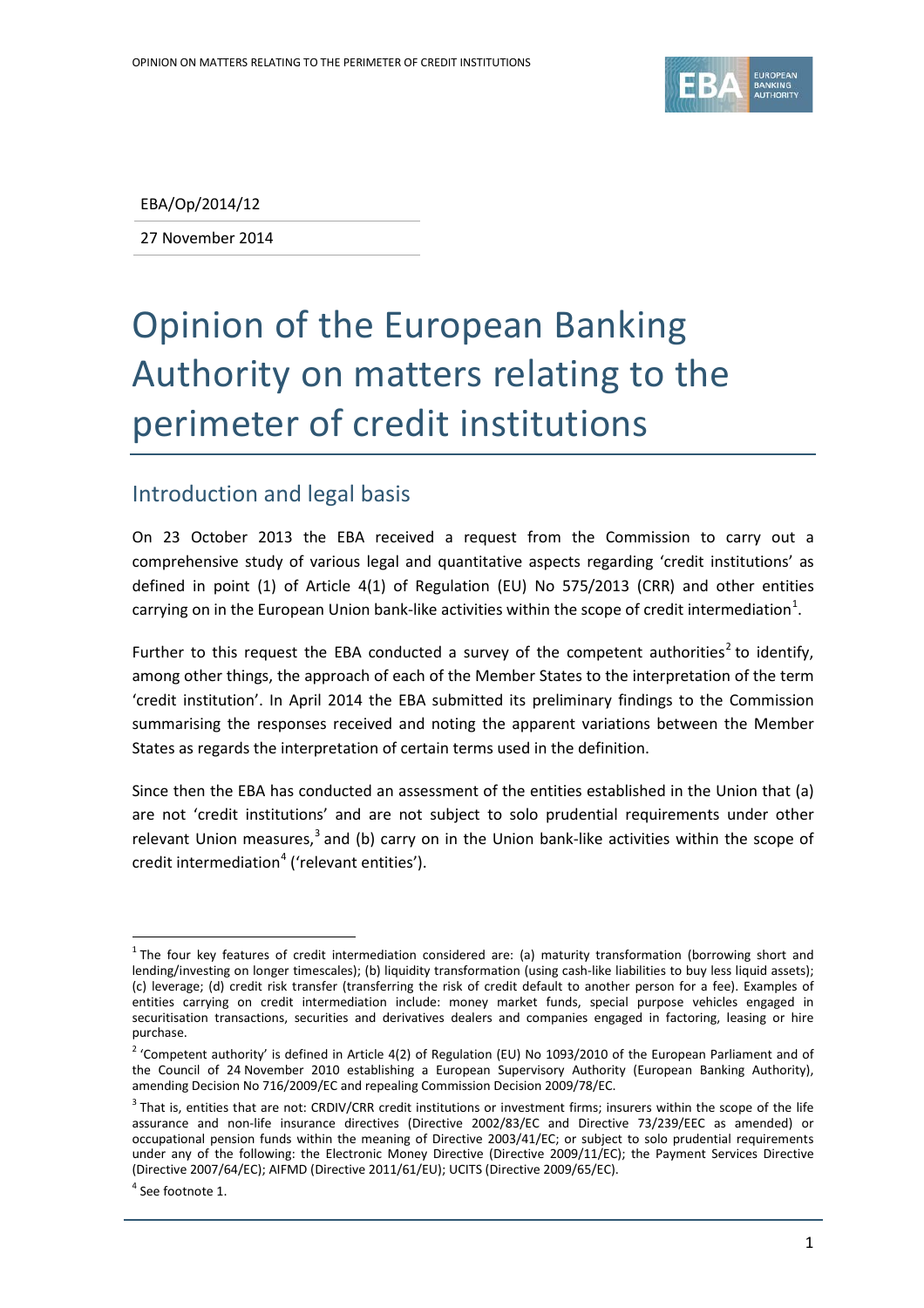

The EBA has not sought to quantify the bank-like activities carried on by relevant entities in the absence of comprehensive quantitative data<sup>[5](#page-1-0)</sup> and in light of the work underway by other EU bodies, in particular the ECB and the ESRB, to determine the size of the shadow banking sector. The EBA is contributing to the workstreams of the ECB and the ESRB, and to wider international workstreams, with a view to coordinating, insofar as possible, the analytical work underway in this area.

The EBA's report, which includes specific observations about the definition of 'credit institution' and a factual summary of the responses received from the competent authorities regarding the prudential treatment of relevant entities under national law, is attached to this opinion.

The EBA's competence to deliver an opinion is based on Article 34(1) of Regulation (EU) No 1093/2010, [6](#page-1-1) as 'credit institutions' come under the EBA's area of competence.

In accordance with Article 14(5) of the Rules of Procedure of the Board of Supervisors,<sup>[7](#page-1-2)</sup> the Board of Supervisors has adopted this opinion.

## Definition of 'credit institution'

The term 'credit institution' is defined in point (1) of Article 4(1) of the CRR as follows:

'*credit institution' means an undertaking the business of which is to take deposits or other repayable funds from the public and to grant credits for its own account*.

The key terms 'deposits', 'other repayable funds', 'grant credits', 'from the public' are not defined in the CRR. Therefore, notwithstanding the inclusion of the definition in a maximum harmonising Regulation, $<sup>8</sup>$  $<sup>8</sup>$  $<sup>8</sup>$  there remains a degree of variation between the Member States as to the</sup> interpretation of the term 'credit institution' and therefore the entities to which the requirement to obtain a banking licence (and therefore the requirements of the CRDIV<sup>[9](#page-1-4)</sup>/CRR) applies in the Member States.

The EBA observes that the term 'credit institution' is of significance not only for the purposes of determining the entities subject to authorisation and prudential requirements under the CRDIV/CRR but also the entities within the scope of the DGSD (recast) (Directive 2014/49/EU), the Bank Recovery and Resolution Directive (Directive 2014/59/EU), the Single Supervision Mechanism (Regulation (EU) No 1024/2013) and the Single Resolution Mechanism (Regulation

 $\overline{a}$ 

<span id="page-1-0"></span><sup>&</sup>lt;sup>5</sup> The competent authorities do not tend to hold such information nor do they tend to have powers to obtain such information from entities operating outside the regulatory perimeter.

<span id="page-1-1"></span><sup>6</sup> See footnote 2.

<span id="page-1-2"></span> $<sup>7</sup>$  Decision adopting the Rules of Procedure of the European Banking Authority Board of Supervisors of 11 December</sup> 2013 (Decision EBA DC 001 (Rev3)).

<span id="page-1-3"></span> $8$  Previously the definition appeared in Directive 2006/48/EC.

<span id="page-1-4"></span><sup>9</sup> Directive 2013/36/EU on access to the activity of credit institutions and the prudential supervision of credit institutions and investment firms, amending Directive 2002/87/EC and repealing Directives 2006/48/EC and 2006/49/EC.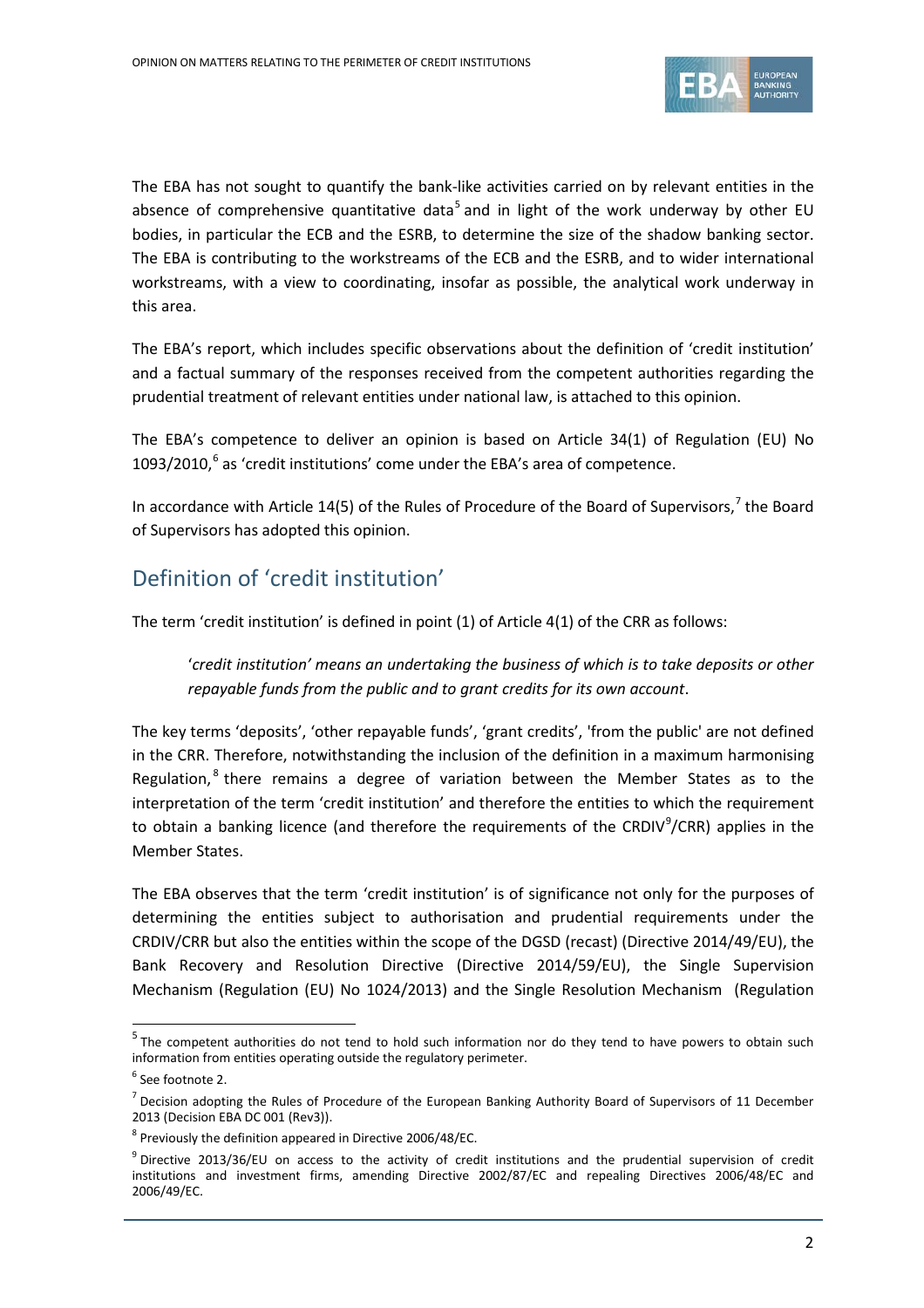

#### (EU) 806/2014). **In light of the weight placed on this term the EBA notes that it is of considerable importance that it is interpreted in a uniform manner across the Union**.

Although it is not clear from the responses received from the competent authorities whether the existing variations in the interpretation of the term 'credit institution' are, in practice, material as regards the number and types of entities which are classified as credit institutions in the Member States, **in the EBA's opinion the fact that there is a risk that the term could be interpreted in an inconsistent way contradicts the very foundation of the single rulebook**. In particular, this poses a risk to the consistent application of critical legally binding Union acts intended to protect consumers and investors, enhance financial stability and rebuild trust in the financial system. **For this reason the EBA urges the Commission to give consideration to possible clarifications to the definition of 'credit institution'.**

The EBA provides in the report some observations as to possible approaches to the clarification of the term 'credit institution'. These are based on the responses received from the competent authorities. In particular, to support the homogenous interpretation of the term consideration should be given to the development of a definition of:

- '**deposit**' (this could include the following core components: a sum of money; repayable on demand or at a contractually agreed point in time (but otherwise repayment of the principal is unconditional) and with or without interest or a premium; received from third parties [legal or natural persons]; and received in the course of carrying on the activity by way of business, and be subject to a number of exclusions, for example monies referable to the provision of property or services (for example, advance payments under a contract for the sale, hire or other provision of property or services which are repayable only in the event that the property or services are not in fact sold, hired or otherwise provided) or the giving of security could be excluded from the scope of the definition);
- '**other repayable funds**' (this could be defined to include 'bonds and other comparable securities such as negotiable certificates of deposit' providing these are continually issued by the entity concerned).

### Perimeter of 'credit institution'

At this stage the EBA does not offer any recommendations about the overall perimeter of 'credit institution' or the scope of the prudential framework established under Union law, specifically whether this should extend to some or all relevant entities (as defined above) or whether some or all of these entities should be subject to a bespoke set of prudential requirements established under Union law.

However, the EBA observes that there is wide variation between the Member States as to the prudential treatment of relevant entities. As illustrated by the data set out in the report, in some Member States relevant entities are treated in the same way as credit institutions and are